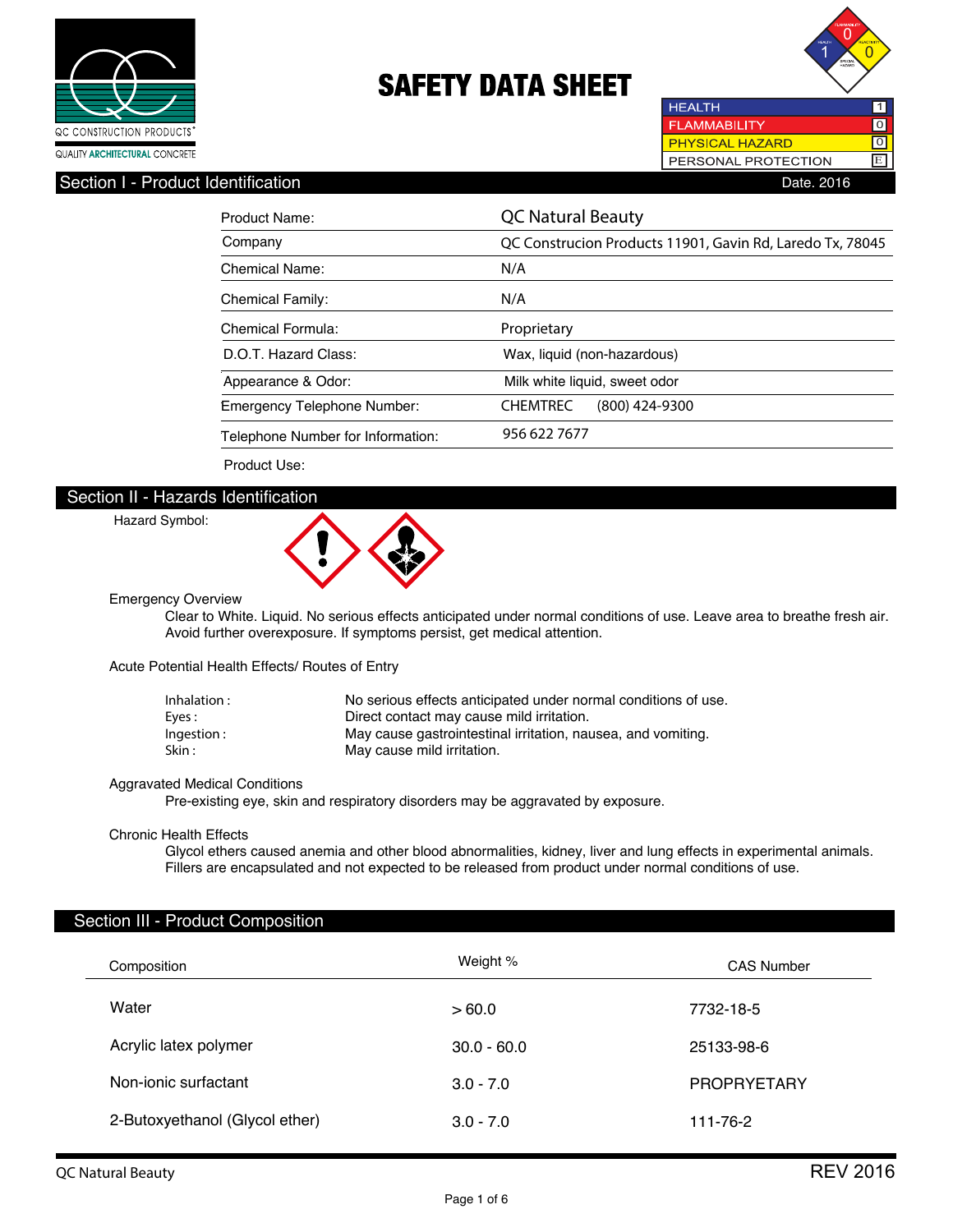### Section IV - First Aid Measures

#### **Get immediate medical attention for any significant overexposure.**

| Inhalation:<br>Skin Contact: | Leave area to breathe fresh air. Avoid further overexposure. If symptoms persist,<br>get medical attention.<br>Flush with water for 15 minutes. If irritation persists, get medical attention. |
|------------------------------|------------------------------------------------------------------------------------------------------------------------------------------------------------------------------------------------|
| Eye Contact:                 | Wash area of contact thoroughly with hand cleaner followed by soap and water.<br>If irritation, rash or other disorders develop, get medical attention immediately.                            |
| Ingestion:                   | Get medical attention. Do not induce vomiting. : Not applicable.                                                                                                                               |

### Section V - Fire Fighting Measure

| Flash point                           | Not available.                                                                     |
|---------------------------------------|------------------------------------------------------------------------------------|
| Method                                | Not applicable.                                                                    |
| <b>Burning rate</b>                   | Non-Flammable Liquid                                                               |
| Lower explosion limit                 | Not available.                                                                     |
| Upper explosion limit                 | Not available.                                                                     |
| Autoignition temperature              | Not available.                                                                     |
| Extinguishing media                   | This product is not expected to burn under normal conditions of use.               |
| Hazardous combustion products         | Carbon monoxide and carbon dioxide can form. Smoke, fumes.                         |
| Protective equipment for firefighters | Use accepted fire fighting techniques. Wear full firefighting protective clothing, |
|                                       | including self-contained breathing apparatus (SCBA).                               |
| Fire and explosion conditions         | This product not expected to ignite under normal conditions of use.                |

## Section VI - Accidental Release Measures

Transfer to apropiate container for disposal. Stop Now. Contain spill. Keep out courses. absorb spill in sand. earth or other suitable meterial. transfer to appropiate container for disposal. Use appropiate protective equipment. Avoid contact with material

## Section VII - Handling and Storage

Handle in compliance with common hygienic practices. Clean hands thoroughly after handling. Keep from freezing. do not use in con $\mathbb Z$ ned or poorly ventilated areas. Prevent anhalation of vapor, ingestion and contact with skin eyes and clothing. Keep container closed when not in use. Precautions also apply to emptied containers. store in sealed containers in a dry, ventilated warehouse location above freezing.

### Section VIII - Exposure Controls / Personal Protection

Personal Protective Equipment



| Respiratory protection | Not required under normal conditions of use. Wear appropriate, NIOSH/MSHA approved<br>respirator with combination particulate filter and vapor/gas removing cartridge when the<br>ventilation is not adequate or if it is necessary to abrade or grind surfaces coated with this<br>product. |
|------------------------|----------------------------------------------------------------------------------------------------------------------------------------------------------------------------------------------------------------------------------------------------------------------------------------------|
| Hand protection        | Use suitable impervious rubber or vinyl gloves and protective apparel to reduce exposure.                                                                                                                                                                                                    |
| Eye protection         | Wear appropriate eye protection. Wear chemical safety goggles and/or face shield to prevent<br>eye contact. Do not wear contact lenses. Do not touch eyes with contaminated body parts or<br>materials. Have eye washing facilities readily available.                                       |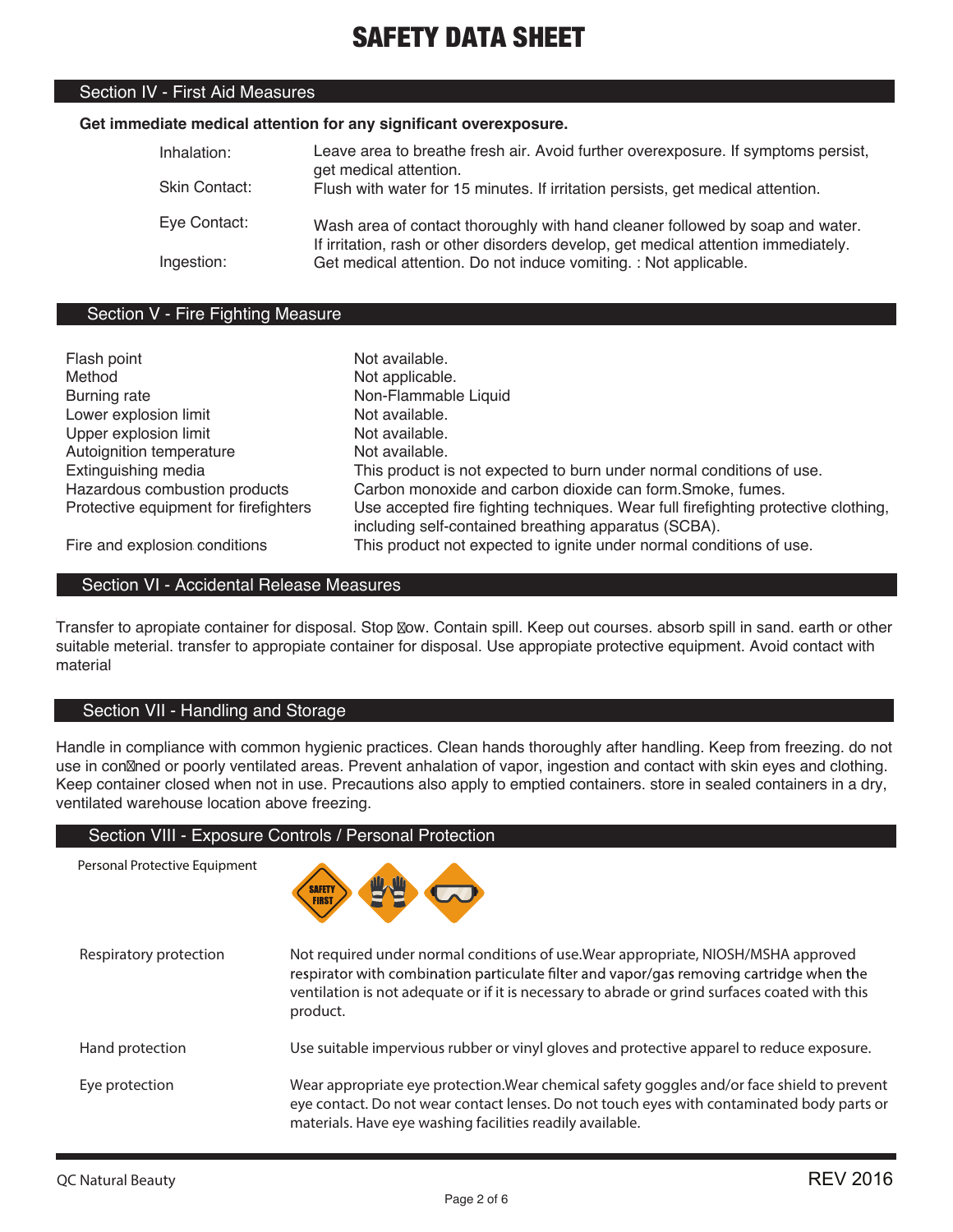## Section VIII - Exposure Controls / Personal Protection

| Skin and body protection: | Prevent contact with shoes and clothing. Use rubber apron and overshoes.                                      |
|---------------------------|---------------------------------------------------------------------------------------------------------------|
| Protective measures :     | Other equipment not normally required. Use professional judgment in the selection, care, and use.             |
| Engineering measures:     | Not required under normal conditions of use. Use local exhaust when the general ventilation is<br>inadequate. |

| <b>Chemical Name</b>           | <b>CAS Number</b> | Regulation | Limit  | Form |
|--------------------------------|-------------------|------------|--------|------|
| 2-Butoxyethanol (Glycol ether) | 111-76-2          | ACGIH TWA: | 20 ppm |      |

## Section IX - Physical and Chemical Properties

| Form:                               | Liquid           |
|-------------------------------------|------------------|
| Color:                              | Clear to White   |
| pH:                                 | Not available.   |
| Vapour pressure:                    | Not available.   |
| Vapor density:                      | Heavier than air |
| Melting point/range:                | Not available.   |
| Freezing point:                     | Not available.   |
| Boiling point/range:                | Not available.   |
| Water solubility:                   | Soluble          |
| <b>Specific Gravity:</b>            | 1.0              |
| % Volatile Weight:                  | 63.7%            |
| Section X - Reactivity / Estability |                  |
|                                     |                  |

## Substances to avoid **Stability** Strong acids.Strong bases. Stable

#### Hazardous polymerization Will not occur.

## Section XI - Toxicological Information

## **2-Butoxyethanol (Glycol ether), CAS-No.: 111-76-2**

| Acute oral toxicity (LD-50 oral)        | 1,200 mg/kg (Mouse) 320 mg/kg (Rabbit) 1,200 mg/kg (Guinea pig) 1,480 mg/kg (Rat)<br>2,600 mg/kg (Rat) 2,420 mg/kg (Rat) 880 mg/kg (Rat) 1,230 mg/kg (Mouse)<br>1,200 mg/kg (Guinea pig) 1,414 mg/kg (Guinea pig) 2,005 mg/kg (Mouse) 1,480 mg/kg<br>(Rat) 615 mg/kg (Rat) 1,519 mg/kg (Mouse) 695 mg/kg (Rabbit) 1,414 mg/kg (Guinea pig)<br>1,746 mg/kg (Rat) 500 mg/kg (Guinea pig) > 695mg/kg (Dog)>530-<2,800mg/kg (Rat)<br>>1,000-< 2,000mg/kg (Rat)>560-<3,000mg/kg (Rat) |
|-----------------------------------------|----------------------------------------------------------------------------------------------------------------------------------------------------------------------------------------------------------------------------------------------------------------------------------------------------------------------------------------------------------------------------------------------------------------------------------------------------------------------------------|
| Acuteinhalationtoxicity(LC-50)          | (Rat) for7h (Guineapig) for7h (Mouse) for7h (Dog) for4h (Rat) for1h (Guineapig)>=<br>3.34mg/lfor1 h (Guineapig) for4h (Rat)>=3.06mg/lfor1h (Guinea pig)>4.9mg/l (Rat) (Rat) (Rat)<br>for7h (Rabbit) (Rat) for1h (Guineapig) (Rat)                                                                                                                                                                                                                                                |
| Acute dermal toxicity<br>(LD-50 dermal) | 400 mg/kg (Rabbit) 6,411 mg/kg (Guinea pig) > 2,000 mg/kg (Rat) 841 mg/kg (Rabbit)<br>$>$ 1,200 mg/kg (Guinea pig) $>$ 2,000 mg/kg (Guinea pig) 667 mg/kg (Rabbit) $>$ 2,000 mg/kg<br>(Rabbit) 435 mg/kg (Rabbit) 1,060 mg/kg (Rabbit)                                                                                                                                                                                                                                           |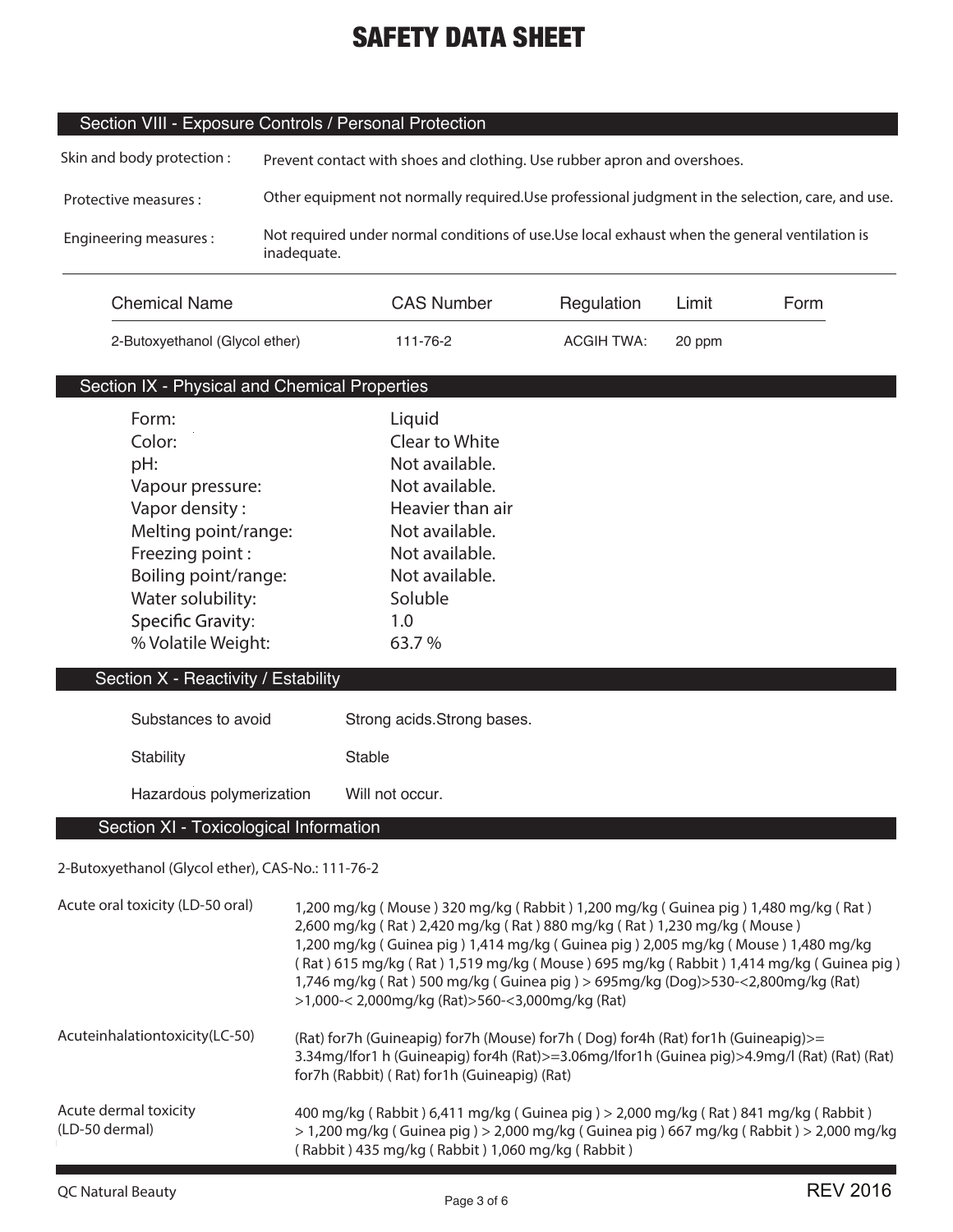## Section XII - Ecological Information

No Data Available

## Section XIII - Disposal Considerations

Disposal Method. Waste not regulated under RCRA. Disponse of in compliance with state and local regulations.

## Section XIV - Transportation / Shipping Data

CFR / DOT:

**Not Regulated** 

TDG:

Not Regulated

IMDG:

Not Regulated

## Section XV - Regulatory Information

#### **North American Inventories:**

 All components are listed or exempt from the TSCA inventory. This product or its components are listed on, or exempt from the Canadian Domestic Substances List.

## **U.S. Federal Regulations:**

| SARA 313 Components:                                                                                                                                                                     | 2-Butoxyethanol (Glycol ether)                                                                                          | 111-76-2 |
|------------------------------------------------------------------------------------------------------------------------------------------------------------------------------------------|-------------------------------------------------------------------------------------------------------------------------|----------|
| SARA 311/312 Hazards:                                                                                                                                                                    | Acute Health Hazard                                                                                                     |          |
| <b>OSHA Hazardous Components:</b><br>2-Butoxyethanol (Glycol ether) Ethylene glycol<br>Ammonium hydroxide<br>n-Butanol<br>Formaldehyde<br>Ethylene oxide<br>Propylene oxide<br>p-Dioxane | $111 - 76 - 2$<br>$107 - 21 - 1$<br>1336-21-6<br>$71 - 36 - 3$<br>$50 - 00 - 0$<br>$75 - 21 - 8$<br>75-56-9<br>123-91-1 |          |
| OSHA Status: Considered:<br>hazardous based on the<br>following criteria:                                                                                                                | Irritant                                                                                                                |          |
| <b>OSHA Flammability:</b>                                                                                                                                                                | Not Regulated                                                                                                           |          |
| Regulatory VOC (less water and exempt solvent)                                                                                                                                           | 78g/l                                                                                                                   |          |
| VOC Method 310                                                                                                                                                                           | 3.08%                                                                                                                   |          |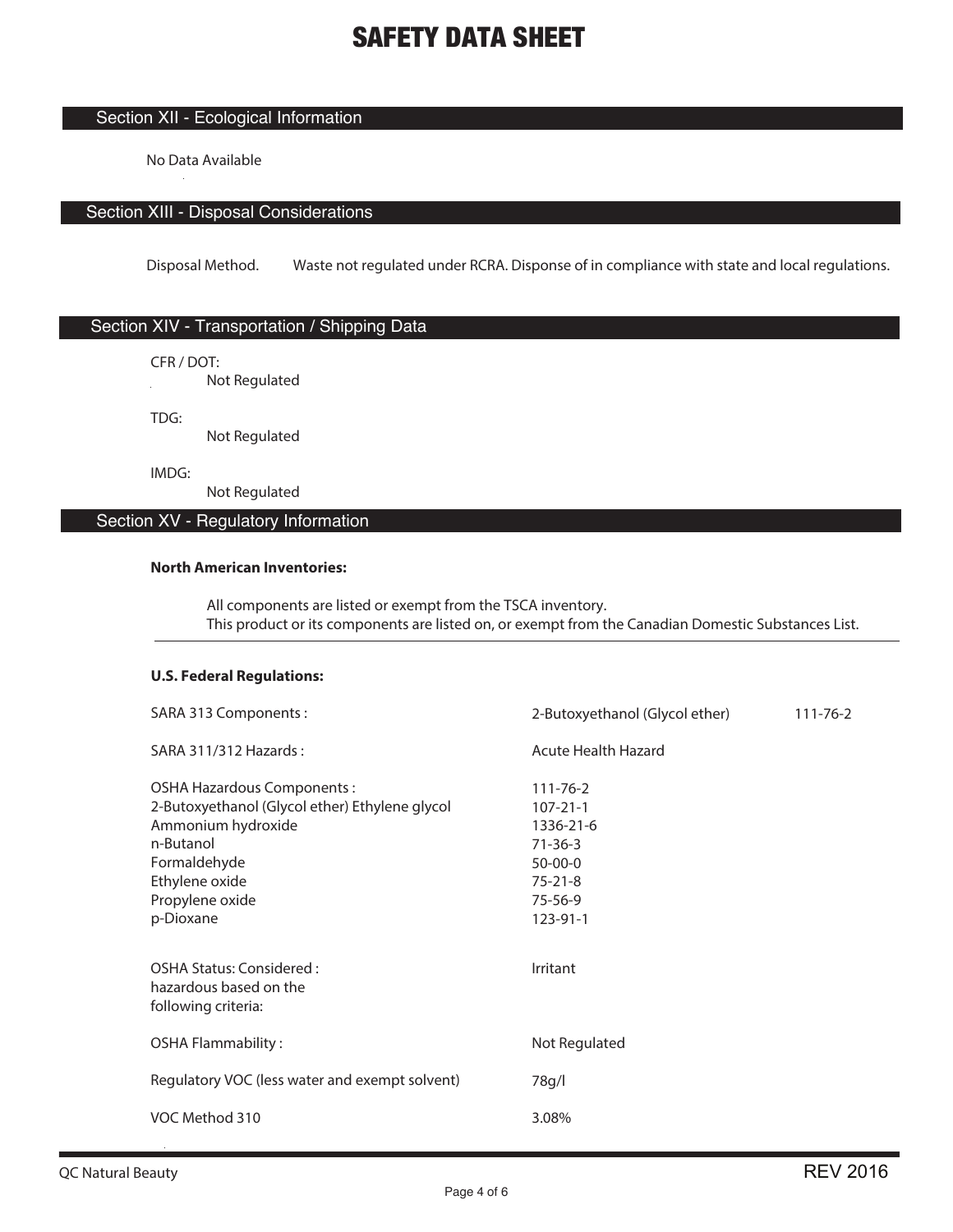| <b>MASS RTK Components:</b> |                                |                    |
|-----------------------------|--------------------------------|--------------------|
|                             | 2-Butoxyethanol (Glycol ether) | $111 - 76 - 2$     |
| Penn RTK Components:        |                                |                    |
|                             | Water                          | 7732-18-5          |
|                             | Acrylic latex polymer          | 25133-98-6         |
|                             | Non-jonic surfactant           | <b>PROPRYETARY</b> |
|                             | 2-Butoxyethanol (Glycol ether) | $111 - 76 - 2$     |
| NJ RTK Components:          |                                |                    |
|                             | Water                          | 7732-18-5          |
|                             | Acrylic latex polymer          | 25133-98-6         |
|                             | Non-jonic surfactant           | <b>PROPRYETARY</b> |
|                             | 2-Butoxyethanol (Glycol ether) | $111 - 76 - 2$     |

Components under California Proposition 65:

Section XV - Regulatory Information

WARNING! Contains chemicals known to the State of California to cause cancer, birth defects and/or other reproductive harm

## Section XVI - Other Information

## **Further information:** the the state of the state of the state of the state of the state of the state of the state of the state of the state of the state of the state of the state of the state of the state of the state of

user, subject to their own investigation of compliance with applicable regulations, including the safe use of the product under For Industrial Use Only. Keep out of Reach of Children. The hazard information herein is offered solely for the consideration of every foreseeable condition.

### **Legend**

| ACGIH - American Conference of Governmental Hygienists                                                                       | PEL - Permissible Exposure Limit                         |
|------------------------------------------------------------------------------------------------------------------------------|----------------------------------------------------------|
| CERCLA - Comprehensive Environmental Response, Compensation, and Liability Act RCRA - Resource Conservation and Recovery Act |                                                          |
| DOT - Department of Transportation                                                                                           | RTK - Right To Know                                      |
| DSL - Domestic Substance List                                                                                                | SARA - Superfund Amendments and Reauthorization Act      |
| EPA - Environmental Protection Agency                                                                                        | STEL - Short Term Exposure Limit                         |
| HMIS - Hazardous Materials Information System                                                                                | TLV - Threshold Limit Value                              |
| IARC - International Agency for Research on Cancer                                                                           | <b>TSCA - Toxic Substances Control Act</b>               |
| MSHA - Mine Safety Health Administration                                                                                     | TWA - Time Weighted Average                              |
| NDSL - Non-Domestic Substance List                                                                                           | V - Volume                                               |
| NIOSH - National Institute for Occupational Safety and Health                                                                | VOC - Volatile Organic Compound                          |
| NTP - National Toxicology Program                                                                                            | WHMIS - Workplace Hazardous Materials Information System |
| OSHA - Occupational Safety and Health Administration                                                                         |                                                          |

HMIS Rating :

|              |   | $0 =$ Minimum  |
|--------------|---|----------------|
| Health       |   | $1 =$ Slight   |
| Flammability | 0 | $2 =$ Moderate |
| Reactivity   |   | $3 =$ Serious  |
| <b>PPE</b>   |   | $4 =$ Severe   |